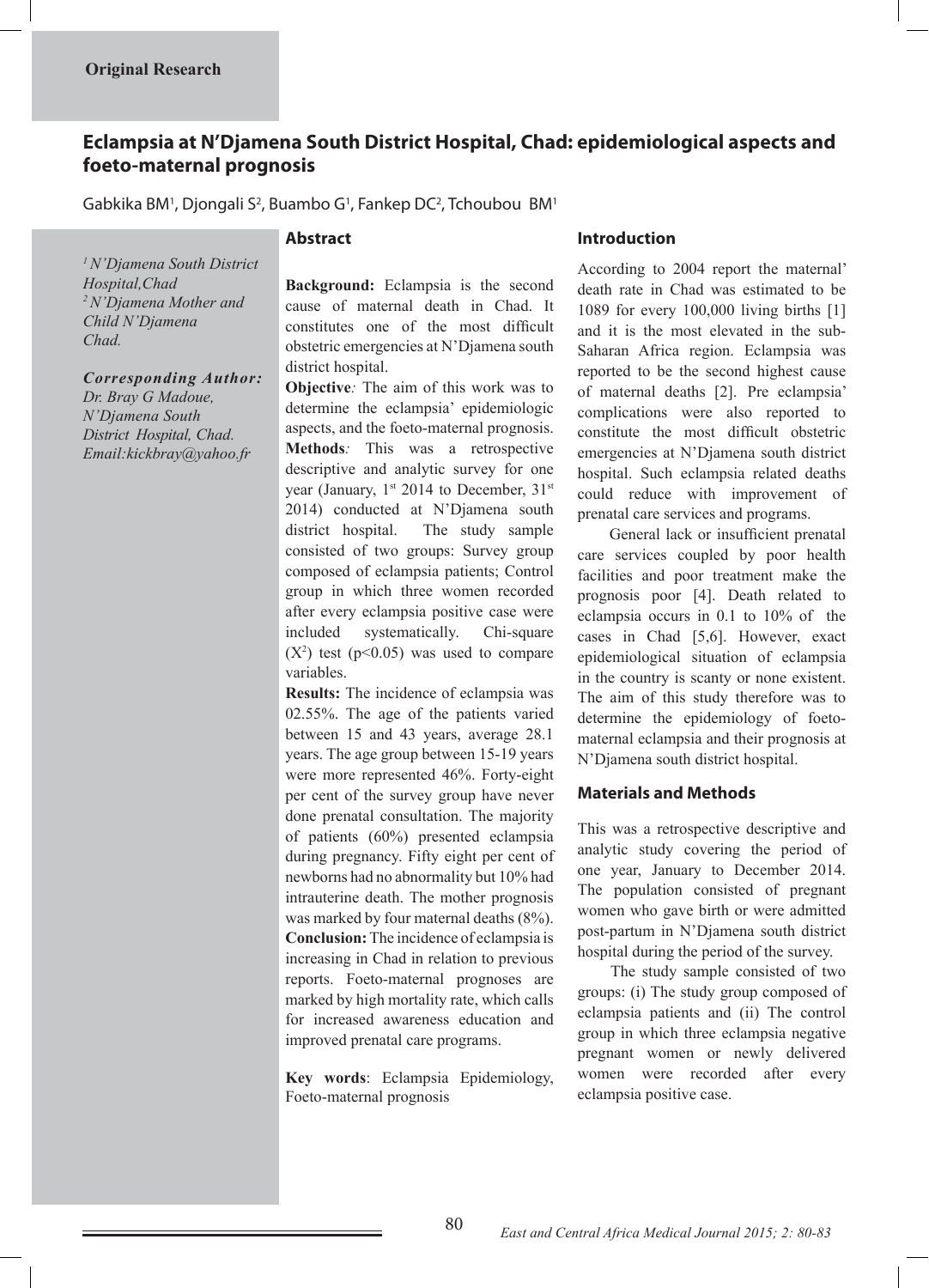Data analysis was done by Epi info 6.0 French. Chisquare  $(X^2)$  test (p<0.05) was used to compare variables.

#### **Results**

*Prevalence of eclampsia:* Overall 1957 child birth cases were recorded during the study period in which 50 (2.5%) were eclampsia positive (Table 1).

**Table 1:** Age distribution of eclampsia positive patients and none positive controls

| Age<br>group | Eclampsia $(+)$<br>No. $(\%)$ | Eclampsia(-)<br>No. $(\%)$ | P-value |
|--------------|-------------------------------|----------------------------|---------|
| $15 - 19$    | 23(46)                        | 20(13.3)                   | 0.647   |
| $20 - 24$    | 12(24)                        | 57(38)                     |         |
| $25 - 29$    | 6(12)                         | 35(23.3)                   |         |
| 30-34        | 4(8)                          | 29(19.3)                   |         |
| $\geq$ 35    | 5(10)                         | 9(6)                       | 0.285   |
| Total        | 50(100)                       | 150(100)                   |         |

 Age distribution of the patients varied between 15 and 43 years, mean 28.1 years in which more women were recorded in the age group 15 to 19 years.

*Mode of admission and source:* More than half of the patients (n=27/50 i.e. 54%) lived in rural zone. Majority (76%) of the patients were reffered from peripheral health facilities. Data on antenatal survey indicated that 48% of the eclampsia positive women did not have antenatal consultations and only 16% had 4 or more antennal consultations (Table 2) as required by WHO.

| Table 2: Surveillance of pregnancy and the parity |  |  |  |
|---------------------------------------------------|--|--|--|
|---------------------------------------------------|--|--|--|

| Prenatal or<br>visits | Eclampsia<br>$(No.)$ $(\%)$ | No eclampsia (-)<br>$(No.)$ $(\%)$ | P value |
|-----------------------|-----------------------------|------------------------------------|---------|
| None                  | 24 (48)                     | 23(15.3)                           | 0.884   |
| $1 - 3$               | 18 (36)                     | 30(20)                             | 0.083   |
| >4                    | 8 (16)                      | 97 (64.7)                          |         |
| Total                 | 50 (100)                    | 150 (100)                          |         |
| Parity                | Eclampsia                   | No eclampsia                       | P-value |
|                       | $(No.)$ $(\%)$              | $(No.)$ $(\%)$                     |         |
| Uniparas              | 21 (42)                     | 36(24)                             | 0.465   |
| Pauciparas            | 16(32)                      | 64 (42.7)                          | 0.000   |
| Multiparas            | 13(26)                      | 50(33.3)                           |         |
| Total                 | 50 (100)                    | 150 (100)                          |         |

| Contracting period           | No. | $(\%)$ |
|------------------------------|-----|--------|
| Pregnancy                    | 30  | 60     |
| Per partum (during delivery) | 17  | 34     |
| Post-partum                  | ζ   | 06     |
| Total                        | -50 | 100    |

The majority of patients (60%) were diagnosed with eclampsia during pregnancy.

*Term of pregnancy and health status:* Fifty eight (58%) carried pregnancy to full term (superior to 37 weeks) while this was 34 weeks and 36 weeks 6 days for 16%. Most of the women (78%) were conscious while 10% were in a coma.

*Method of delivery:* About half (52%) of the women had Caesarean section.

*Foetal prognosis:* In the data on foetal prognosis, 64% had a score of Apgar  $\geq 8$  at 1<sup>st</sup> minute while 4% of the foetuses scored Apgar  $\leq 3$  at 1<sup>st</sup> minute (Table 4).

| <b>Table 4:</b> Foetal prognosis |
|----------------------------------|

| <i>Fortal</i> prognosis               | Eclampsia $(+)$ | Eclampsi (-) P value |       |
|---------------------------------------|-----------------|----------------------|-------|
|                                       | No. $(\% )$     | No. $(\%)$           |       |
| Normal                                | 29 (58)         | 114 (76)             |       |
| Small for term                        | 8 (16)          | 13(8.7)              | 0.275 |
| Prematurity                           | 4(8)            | 8(5.3)               |       |
| Intrauterine<br>death                 | 5(10)           | 4(2.7)               | 0.738 |
| Precocious neo- $1(2)$<br>natal death |                 | 5(3.3)               | 0.102 |
| Neonatal $3(6)$<br>asphyxia           |                 | 6(4)                 |       |
| Total                                 | 50(100)         | 150 (100)            |       |

 Majority (58%) of newborns did not show any abnormality but 10% of fetus had died intrauterine as compared to 76% without abnormalities and only 2% fetal mortality rate in the control group.

*Maternal prognosis:* Eight (8%) in the group of eclampsia positive died (three presented a cerebral vascular accident another one a renal deficiency). In the control group we recorded one death (0.7%, p=0.179).

#### **Discussion**

Eclampsia incidence of 2.5 was recorded in the current study out of 1957 births that took place within a period of one year in N'djamena south district hospital, Chad. The rate was higher than those reported in other studies on eclampsia in Africa [6-9]. Such high incidence could be associated with the high number of patients visiting the study hospital and its proximity to the rural communities whose record of antenatal visits was poor [6].

Adolescence constitutes an important risk factor for onset of eclampsia [10]. Adolescence age group (15- 19 years) recorded significantly higher incidence of eclampsia than the control counterparts, 46% vs. 13.3% (p=0.647). This was also higher than that recorded in the older age groups, an observation that was also reported in earlier studies [6-11].

Data on parity in relation to incidence of eclampsia indicated significantly higher incidence (42%) in primiparous against 24% in the control group (p=0.465).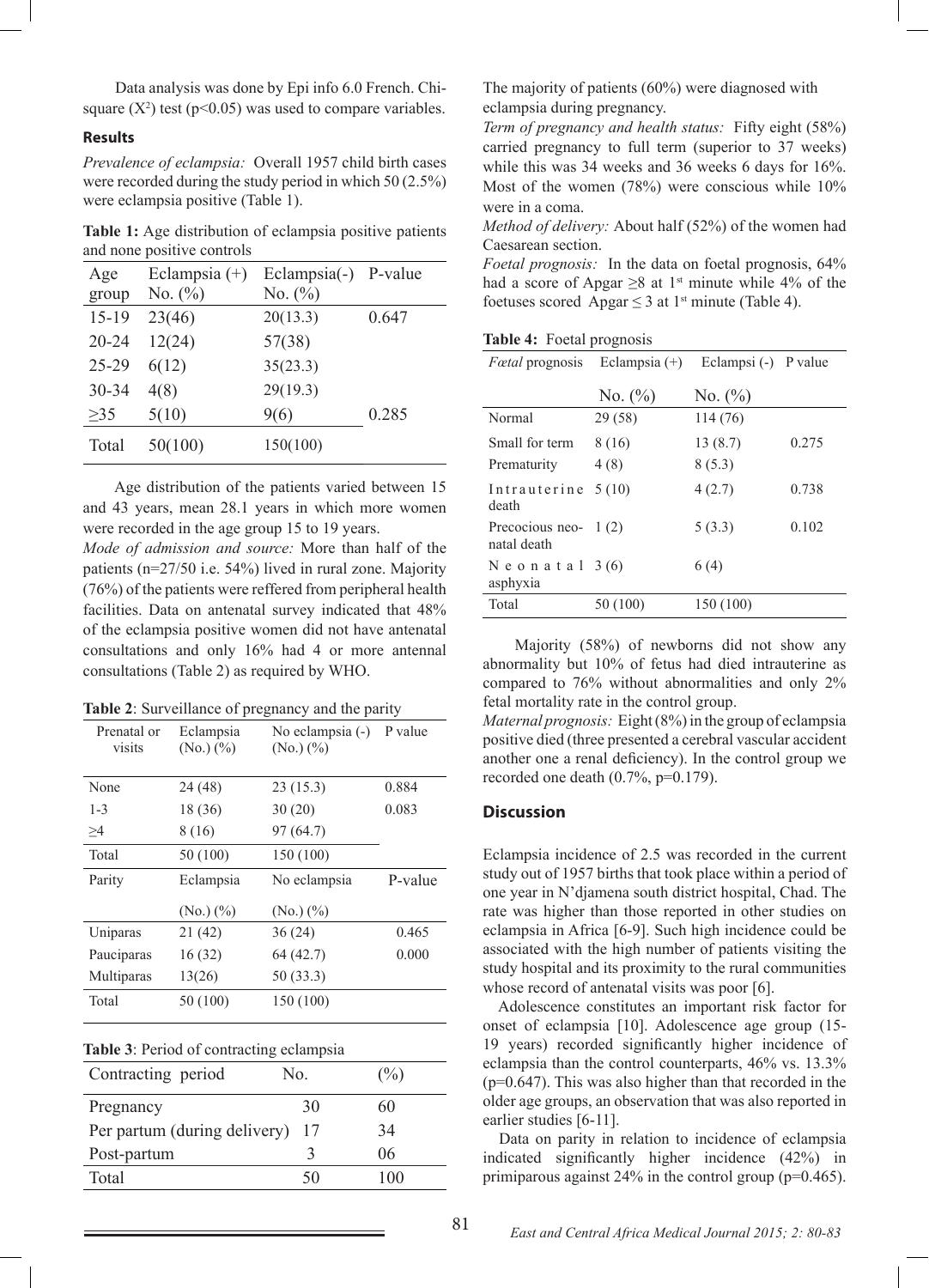This was contrary to earlier report that multiparas constituted more than half of the number of patients with eclampsia [9]. Other studies also in Africa [7, 12, 13] reported the primiparous as the main high risk group constituting more than half of the eclampsia patients.

 Prenatal consultations play an important role in the prevention of eclampsia such that the higher rate of prenatal consultations the lower the incidence of eclampsia [4]. We recorded significantly higher number (48%) of the eclampsia patients in those who did not have any prenatal consultation against 15.3% in the control group (p=0.884). However, this was a reverse of earlier report in which eclampsia was reported in 48.75% of patients who had been followed during pregnancy [6]. Such discrepancy could point to other factors which were not considered in either studies including the study set up or the delivery of services in the relevant facilities.

 The findings in this study recorded 8% mortality rate from the eclampsia mothers and 0.7% for controls (p=0.179). The rate was higher than that reported in various studies conducted elsewhere [8, 13-15] but lower than 17.9% reported in Dakar [7]. The high mortality rate could be attributed to delays to seek medical care and to the traditional believes that associate eclampsia symptoms with witchcraft.

 Other clinical signs observed included hypotrophy in 16% of the new-borns from eclampsia mothers compared to 8.7% in the control mothers ( $p=0.275$ ) a finding that was also observed in an earlier study [12].

 For foetal prognosis, significantly high number (10%) of intrauterine death was recorded in the test group but only 2.7% in the control group  $(p=0.738)$ The rate of stillbirth was close to that reported in an earlier study [14].

 Significant negative correlation in neonatal death rate was recorded in foetuses from the eclampsia cases  $(2%)$  compared to 3.3% in the control group,  $(p=0.102)$ . The discrepancy could be due to poor services, poor health facilities and poor access to health facilities from the rural areas.

## **Conclusion**

The prevalence of eclampsia was reported in this study is higher than previously reported. Prognosis for foetus and the mother was poor and associated with high mortality rate. Incidence of eclampsia and fœto-maternal complications reduced with improvement of prenatal surveillance consultations. It is therefore important to introduce early the prenatal education for awareness of eclampsia related symptoms like severe headaches, fuzzy vision, and generalized oedema.

## **Acknowledgements**

*Conflict of interest:* All authors have declared that there was no conflict of interest.

*Funding:* No financial assistance or grants were solicited or obtained during the course of preparing this article. *Consent:* For this survey we got the permission of the director of N'Djamena south district hospital.

### **References**

- 1. Institut National des Statistiques, des Etudes Economiques et Démographiques. (INSEED). Enquête démographique et de santé au Tchad II. Ministère de l'économie, du plan et de la coopération.2004 : 414p
- 2. Memadji M, Dzbernis L, Welfens C, and al. Résultats préliminaires de cause de décès maternels enregistrés à la maternité de Moundou de 2001à 2009.SAGO 2010.
- 3. Merger R, Levy L, Melchior R. Césarienne. *Précis d'obstétrique Ed Masson, Paris* 1995; **597**: 415-443.
- 4. Atade J, Adisso S. L'éclampsie à la maternité du CHDU de Parakou Bénin. Incidence et létalité. Fondation Genevoise pour la Formation et la Recherche Médicales. Août 2006. *http://www.gfmer.ch/ Membres\_GFMER/pdf/Eclampsie\_Adisso\_2006.pdf.*
- 5. Bah AO, Diallo MH, Diallo AAS and al. Hypertension artérielle et grossesse : Aspects épidémiologiques et facteurs de risques. *Med. Afr. Noire*. 2000; **47**(10): 422-425.
- 6. Ministère de la santé publique. Département des statistiques de santé et de l'information. *Annuaire des statistiques de santé au Tchad.* 2005; **19**: 201-203.
- 7. Cissé. C-T, Faye Dieme M.-E, Ngabo D and al. Moreau. Indications thérapeutiques et pronostic de lݎclampsie au CHU de Dakar. *J Gynécologie Obstétrique et Biologie de la Reproduction mai.* 2003 ; **32**(3): 239-245.
- 8. Akpadza K, Baeta S, Kotor KT and al. L'éclampsie à la Clinique de Gynécologie Obstétrique du CHU Lomé- Tokoin. *Médecine d'Afrique Noire*. 1996; **43**(3):166- 169.
- 9. Harioly Nirina MOJ, Rasolonjatovo TY, Andrianirina M, Randriambololona DMA and al. Profil épidémiologique des pré-éclampsies et des éclampsies admises à la réanimation des adultes de la maternité de Befelatanana. *Revue d'Anesthésie-Réanimation et de Médecine d'Urgence*. 2009 (July-August); **1**(3): 22-24.
- 10. Beaufils. M, Haddad. B, Bavoux. F. Hypertension artérielle pendant la grossesse: aspects physiopathologiques et pronostic à long terme 5-036- A-10.
- 11. Lansac J, Magnin G, Senthilhes L. Hypertension et grossesse. *Traité d'obstétrique-6e Ed Masson, paris*  2013; 197-209.